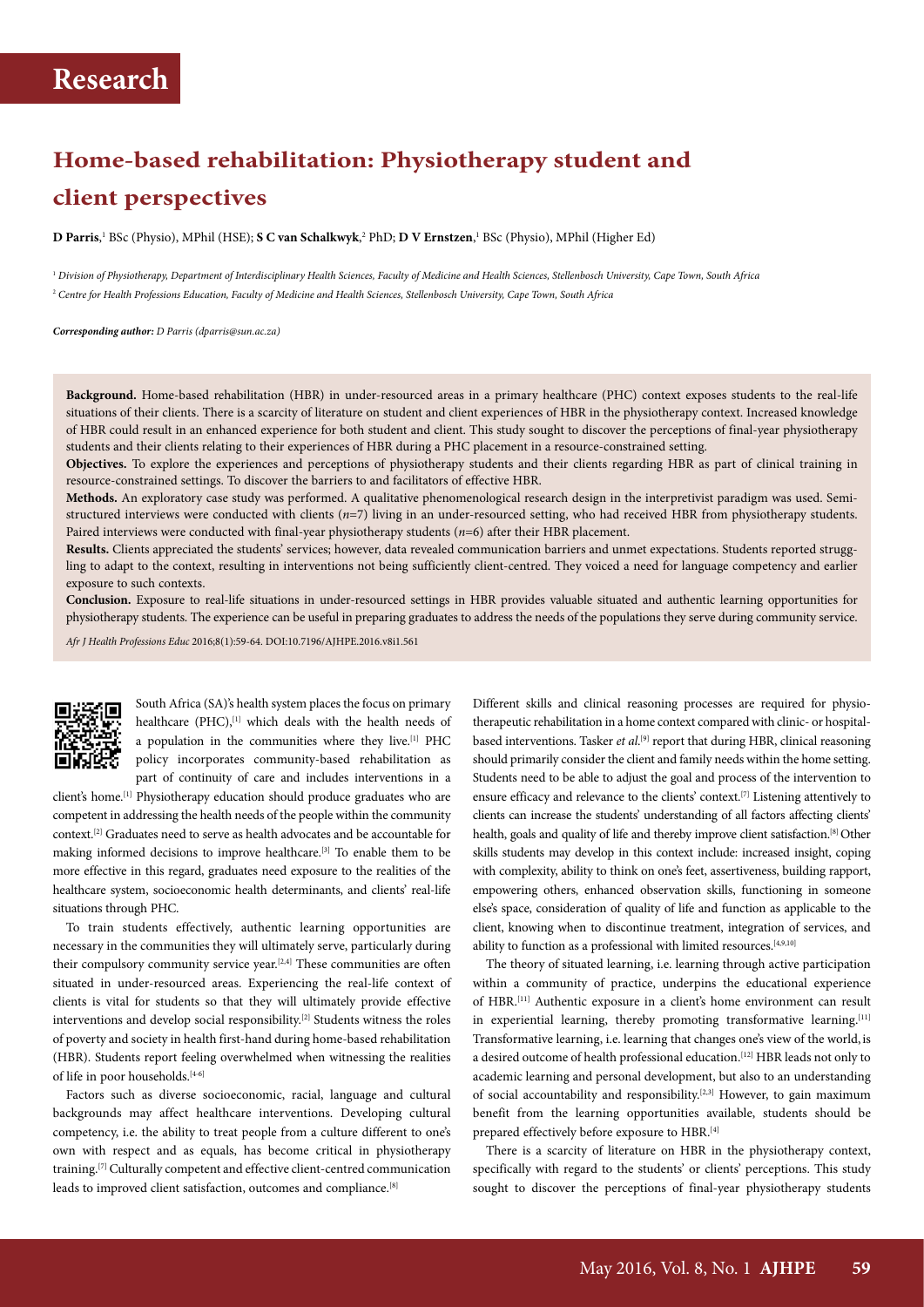and their clients regarding their experiences of HBR during a PHC clinical training placement in resource-constrained and diverse settings. Increased knowledge of HBR could improve the preparation of students for the placement, resulting in an enhanced experience for both students and clients.

### **Method**

### **Research design**

An exploratory case study was conducted, focusing on the phenomenon of HBR in an educational context. The phenomenological enquiry allowed an understanding of the real-life experiences and feelings of the participants.[13] In-depth interviews generated qualitative data in an interpretivist paradigm, taking the clients' and students' perceptions as their reality.<sup>[14]</sup>

### **Research context**

At Stellenbosch University (SU), Cape Town, SA, final-year physiotherapy students each spend 6 weeks at a community site learning to integrate and apply the principles of PHC and communitybased rehabilitation. Approximately 5 - 10 clients are seen in their homes per week. One of the assessed outcomes of this placement is that the students will be able to effectively evaluate and treat clients in their own homes. Before this placement, the students mostly treated clients in community health centres or hospital settings, which are more structured and better-equipped environments. Students receive 1 hour of supervision per week from their clinical supervisor; therefore, they mostly conduct HBR on their own. They have the assistance of a community member as a chaperone and translator one afternoon per week.

The research was conducted at a community placement site in an under-resourced community in the Western Cape, SA. The majority of residents are isiXhosa speaking and live in informal housing with minimal resources.<sup>[15]</sup> Students provide the only physiotherapy service in the area. The clients receive HBR in their homes, as they are unable to access or afford transport to the nearest physiotherapy department.

### **Participants**

Purposive sampling was used to invite participants who could share their experiences of HBR.<sup>[14]</sup> Final-year physiotherapy students from SU were invited to participate in the study after they had completed their rotation in the area. Clients who had received treatment in their homes by these students were approached to participate.

### **Data collection**

Single, face-to-face, semistructured interviews with individual clients were conducted in their homes. The student interviews comprised a reflective conversation between pairs of students who had conducted HBR together, as required by SU safety guidelines.<sup>[14]</sup> The interviews were conducted in the home language (English, Afrikaans or isiXhosa) of each participant to enable more fluent answers and were recorded with their permission. Open-ended questions regarding their perceptions and experiences of HBR were used to stimulate conversation. The participants were asked about their perceptions about the barriers to and facilitators of effective HBR. Obtaining both groups' perceptions assisted in data triangulation.<sup>[16]</sup> Students were also asked for their perspectives on the preparation for PHC and HBR. To minimise potential bias, the interviews were conducted by trained research assistants who were not associated with the SU Division of Physiotherapy.

### **Data analysis**

The isiXhosa interviews with clients were independently translated into English and transcribed. To improve rigour, the transcriptions were checked for accuracy by an isiXhosa-speaking assistant. Member checking by clients was not feasible owing to low literacy levels. The researcher – the students' clinical supervisor – checked the transcriptions of the students' interviews. The data were subjected to inductive thematic analysis by the researcher.<sup>[14]</sup> Codes were manually assigned to themes identified in the data and categorised accordingly. Iterative data analysis occurred to increase the dependability of the study.<sup>[16]</sup> To ensure credibility, member checking of a transcript and data coding by a student assisted in data verification.[16] The researcher acknowledged that her role as an instrument in the study may have affected student data. To minimise this, she made use of peer debriefing with the co-authors at different points in the study to enhance the confirmability and trustworthiness of the data.<sup>[16]</sup>

### **Ethical considerations**

Approval for the study was obtained from the SU Health Research Ethics Committee (S13/10/180) and the Western Cape Department of Health (RP032/2014). Signed informed consent was obtained from all participants. Participation was entirely voluntary and did not affect services to clients or influence student assessment. The interviews were conducted after the students' examination papers had been marked and feedback given in order to minimise any potential bias. Confidentiality was maintained during the process, with no identifying particulars of individual clients or students being kept.

## **Results**

### **Participants**

Seven clients, of a potential 12, were interviewed. Three clients were excluded owing to their inability to converse, 1 client was not traceable and 1 had died. All 6 students who had completed their HBR placement at the time of the study participated. The students and clients had different socioeconomic, racial, cultural and language backgrounds.

The data obtained from the interviews were analysed to identify themes and categories to promote understanding of HBR. The major themes and associated categories emerging from the client and student interviews are presented separately with supporting quotations.

### **Client perspectives**

The major themes of appreciation and clientcentredness emerged from the client interviews. The main theme related to their appreciation of the treatment received, being treated in their home and attention paid to their goals (Table 1).

Categories under the theme of clientcentredness (Table 2) related to communication,

### **Table 1. Clients' appreciation of students**

| rable 1. Chemo appreciation of stadents |                                                                                                                                                                                             |  |
|-----------------------------------------|---------------------------------------------------------------------------------------------------------------------------------------------------------------------------------------------|--|
| Category                                | <b>Supporting quotations</b>                                                                                                                                                                |  |
| Impact of treatment                     | 'There is a difference since; I now am able to do things independently.' (CL2)<br>'Since they came, I can do so many things that I was not able to do before.' (CL2)                        |  |
| Treatment at home                       | 'I appreciate the fact that students come to the house for therapy; it's expensive<br>to hire a car. Due to the location of my house it's too difficult for the car to get<br>there. $CL1)$ |  |
| Treatment goals                         | 'They would ask what they could do to help me' (CL1)<br>'I do want them to give me the exercises as is supposed to be.' (CL2)                                                               |  |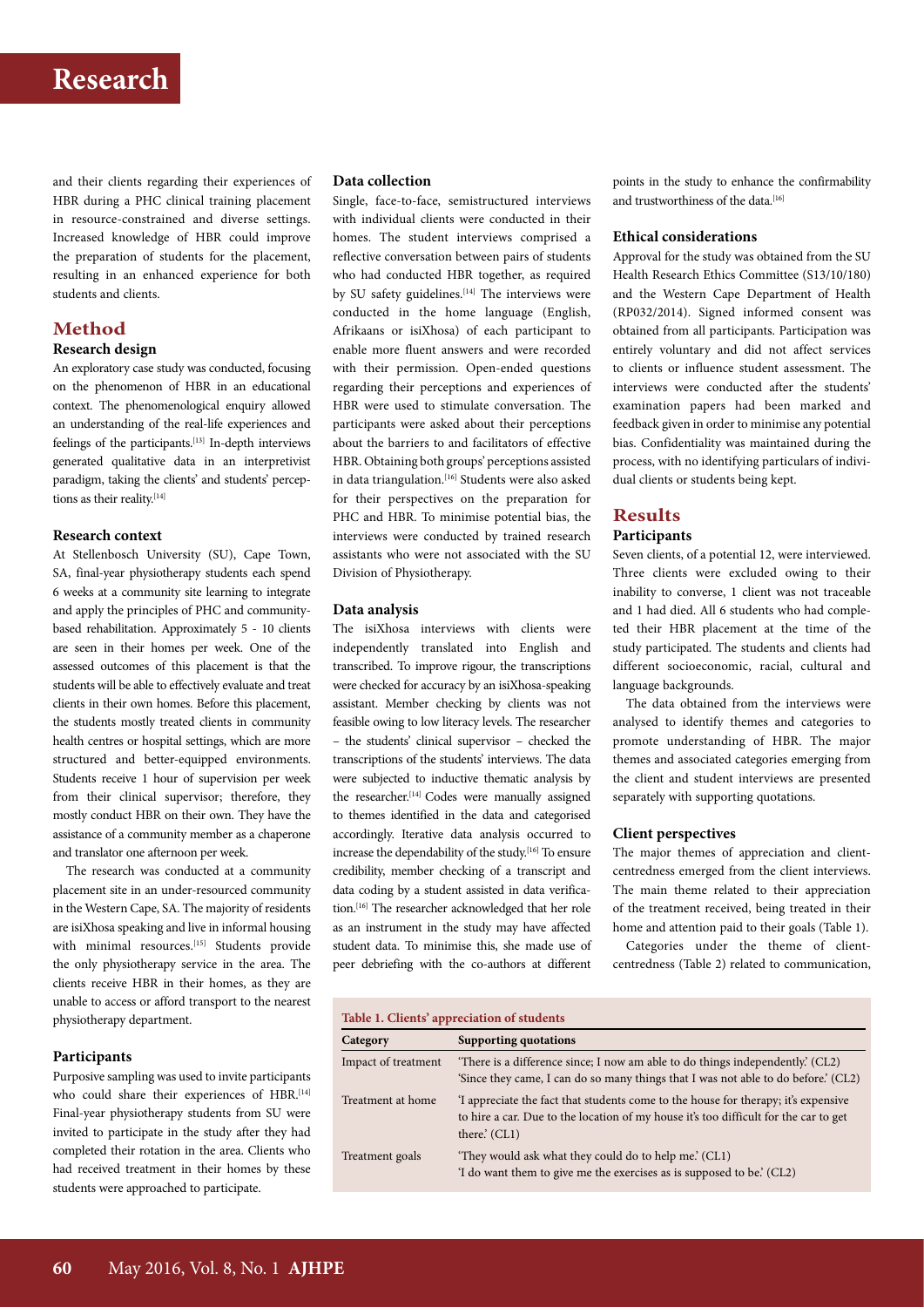home programmes and client expectations. Clients perceived communication from students as inadequate. Clarity and understanding were factors deemed to be important in the writtten home exercise programme the students give the client to continue with on their own. There was an expectation that the students would provide medication. Clients also expected to improve after treatment, seeing the attention by students as a source of hope and motivation. Clients wanted to know what to expect from the students, particulary with regard to regular treatment. More frequent interventions were also desired.

### **Student perspectives**

Data obtained from student interviews produced three main themes: differences, preparation for HBR, and learning. Differences noted in socioeconomic, cultural and language domains were repeatedly mentioned in the student interviews (Table 3). Although the students experienced culture and language as difficult areas for them, clients did not mention these issues. Differences between providing interventions in formal and informal treatment contexts were also frequently mentioned. There was a realisation that the usual physiotherapeutic interventions, which they would provide in a formal setting, were not necessarily appropriate in the home environment. The experience of seeing how clients function in their own environment was regarded as important in understanding the meaning of holistic intervention. They realised that there is more to treatment than merely the physical techniques they employ.

The theme of preparation for HBR was divided into the preparation the students required from the Division of Physiotherapy and the advice they felt would be helpful to give to future students (Table 4). The categories were subdivided to facilitate understanding of the data. The students thought that earlier exposure to resourceconstrained settings would be beneficial preparation for HBR. They pointed out, however, that a PowerPoint presentation at the beginning of the 4th year was not helpful. All students interviewed desired more language competency in isiXhosa. Handover of clients to new students was suggested to help to prepare them for what to expect and to assist with logistics and strategies for overcoming barriers.

Apart from preparation by the Division, the students had plenty of advice to give to future students, particularly with regard to setting

| <b>Table 2. Client-centredness</b> |                                                                                                                                                                                                                                                   |  |  |
|------------------------------------|---------------------------------------------------------------------------------------------------------------------------------------------------------------------------------------------------------------------------------------------------|--|--|
| Category                           | <b>Supporting quotations</b>                                                                                                                                                                                                                      |  |  |
| Communication                      | I wondered when they were coming back, or are they going away for good, so<br>there was no communication.' (CL5)<br>'I was surprised that they didn't come back again. I didn't know what happened.' (CL3)<br>'How did they know about me?' (CL3) |  |  |
| Home programme                     | 'The student that drew the pictures really helped me a lot.' (CL2)<br>'The student made sure to show me until I understood' (CL6)                                                                                                                 |  |  |
| Expectations of<br>physiotherapy   | '[I thought] they would come with tablets or something.' (CL3)<br>'The experience of standing up with them makes me believe I can walk again.' (CL7)<br>T'm happy to see them because I want to be better. (CL3)                                  |  |  |
| Frequency of<br>treatment          | 'If people come back, to know when and how many times.' (CL3)<br>'Please come twice a week'. (CL7)                                                                                                                                                |  |  |

### **Table 3. Differences noted by students**

| Category                 | <b>Supporting quotations</b>                                                                                                                                                                                                                                                   |
|--------------------------|--------------------------------------------------------------------------------------------------------------------------------------------------------------------------------------------------------------------------------------------------------------------------------|
| Location                 | What could this patient's home environment actually be like, because sometimes you<br>can't even imagine.' (ST1)<br>You have to walk in between some interesting areas to get to your patient's house. (ST6)                                                                   |
| Culture                  | Completely different cultural setting, socioeconomic problems are completely different. (ST1)<br>'It gives you a culture shock; you do not expect what you see.' (ST6)                                                                                                         |
| Informal<br>compared     | 'Just because your patient can walk a little bit wobbly on tiles [in a clinic] doesn't mean<br>they are going to cope at home. (ST6)                                                                                                                                           |
| with formal<br>treatment | Techniques that we learn that would be good in the clinics, it literally does not work in<br>the community. (ST4)                                                                                                                                                              |
| settings                 | 'The success has almost got to do with more personal things than it has to do with<br>exactly what you're going to do.' (ST1)                                                                                                                                                  |
|                          | It's actually more the talking, the social and psychological part that for them is more<br>important than the physical treatment. (ST2)                                                                                                                                        |
| Language                 | There was a serious communication barrier. Getting them to understand that you need<br>them to tell you what they're struggling with is a thing all on its own.' (ST6)<br>Even with my translator, it's difficult understanding them and getting my own point<br>across. (ST3) |

specific client-centred goals and being adaptable and organised (Table 5).

The last major theme emerging from the student data related to their learning (Table 6). Underlying the situated learning experience, various other learning theories were evident in students' comments. The need to adapt knowledge gained in the classroom and in other settings was sometimes a challenge in HBR. The students valued the learning opportunities afforded by working in pairs. The importance of learning from clients was also noted. Transformative learning experiences occurred from the experience of having to adapt to real-life situations, including in one instance dealing with the death of a client.

In summary, clients were grateful for the interventions received. There were, however, concerns regarding communication and unmet

expectations. The students observed many differences between clients' socioeconomic contexts, culture and language, and their own. Differences in interventions in HBR compared with a formal setting were noted. Preparation desired in the curriculum included early exposure to communities and better language competency. Assistance was required with management and strategies for dealing with problems encountered. Preparation for HBR was preferred just before entering the community – not in advance.

### **Discussion**

This article contributes to the understanding of physiotherapy students' and clients' experiences of HBR in an educational context. The need for improved client-centred communication was highlighted in both client and student data.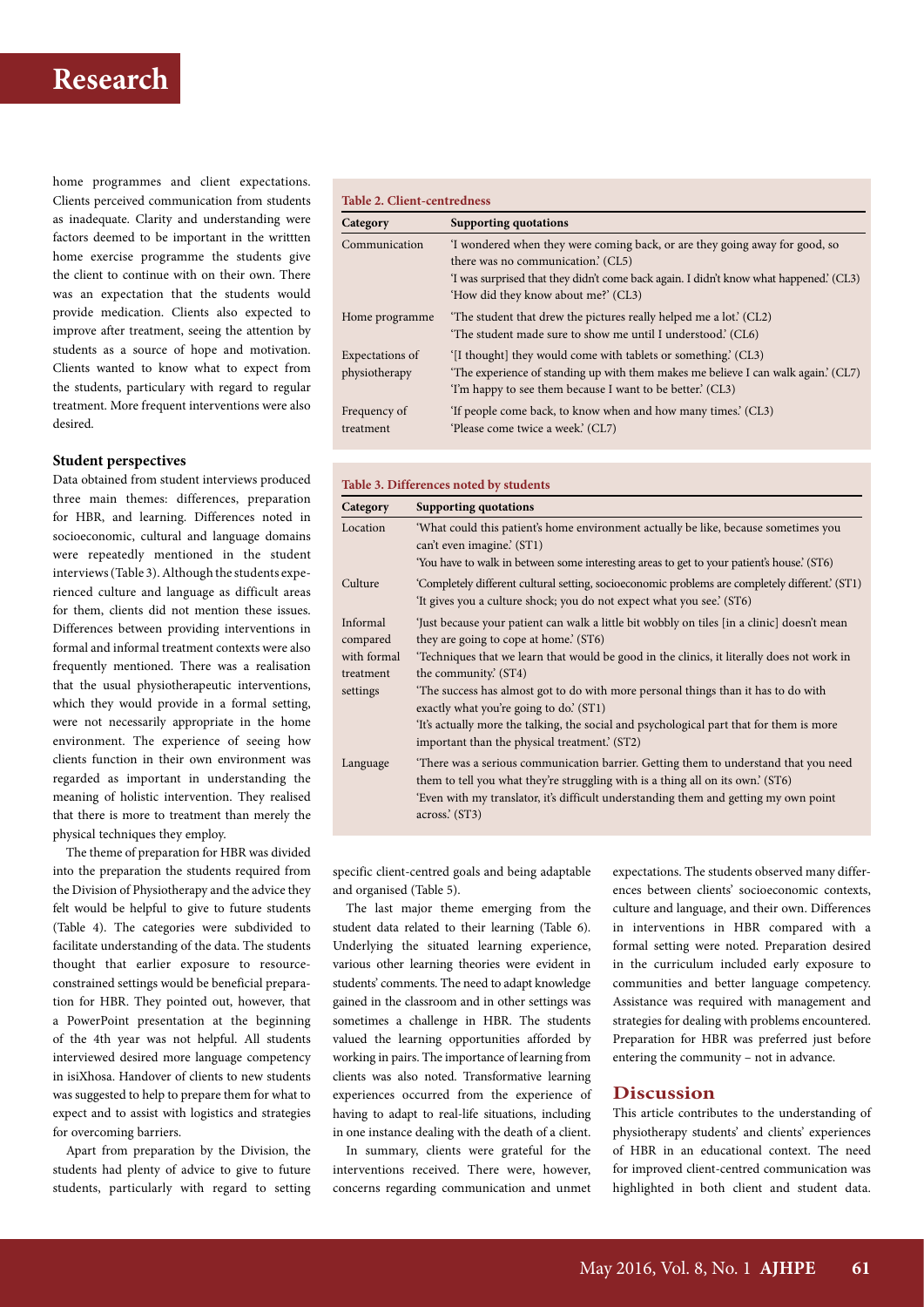| Table 4. Preparation for home-based rehabilitation<br>Category                | Sub-category           | <b>Supporting quotations</b>                                                                                                                                                                                                                                                                               |
|-------------------------------------------------------------------------------|------------------------|------------------------------------------------------------------------------------------------------------------------------------------------------------------------------------------------------------------------------------------------------------------------------------------------------------|
| Student suggestions<br>for preparation<br>by the Division of<br>Physiotherapy | Early exposure         | 'I don't know if this would be viable at all, but to almost have a<br>job-shadowing of a home visit [in 3rd year]. (ST1)<br>'Having been exposed to it before you're very able to put the<br>new setting and culture shock at the back of your mind and get<br>on with why you were there.' (ST3)          |
|                                                                               | Language               | 'Being able to speak Xhosa would've made a very big difference.' (ST6)<br>'In 1st year, even though you're learning the words, you don't<br>realise why [isiXhosa is] so important. Once you see a patient<br>you understand. More exposure to Xhosa in our 3rd year<br>would also be best.' (ST1)         |
|                                                                               | Advance<br>preparation | 'It's difficult to prepare someone a hundred percent for<br>something they've never seen before. A photo only says so much.<br>The actual area of the house is completely different. (ST2)<br>'[A lecture early in year] you forget or don't really take it in<br>because it is so long until then.' (ST2) |
|                                                                               | Handover               | 'So that they know more or less what they can expect<br>they can be better prepared and know more than absolutely<br>nothing.' (ST6)<br>'New students don't need to figure out all the barriers for<br>themselves from scratch.' (ST1)                                                                     |
|                                                                               | <b>Strategies</b>      | Strategies to overcome the problem, because you see the<br>problem but you don't know [what to do].' (ST1)                                                                                                                                                                                                 |

### **Table 5. Preparation for home-based rehabilitation: Advice to future students**

| Category                     | Sub-category             | <b>Supporting quotations</b>                                                                                                                                                                                                                                                                                                          |
|------------------------------|--------------------------|---------------------------------------------------------------------------------------------------------------------------------------------------------------------------------------------------------------------------------------------------------------------------------------------------------------------------------------|
| Advice to<br>future students | Professionalism          | 'Make yourself comfortable in someone else's house whether it's a<br>mansion or a shack. Be respectful of their environment. (ST2)                                                                                                                                                                                                    |
|                              | Goal setting             | 'Just being goal specific.' (ST4)<br>'Put your patient's needs first.' (ST3)<br>'Do a really in-depth subjective [evaluation] and get to know them<br>and find out their goals etc. (ST5)                                                                                                                                             |
|                              | Adaptability             | 'Don't be so eager to try to teach patients what you are taught<br>in class perfectly step by step; not be so technique driven in the<br>community because that's not going to get you anywhere, it doesn't<br>work. (ST3)<br>The plan is never set in stone so don't forget that it should always<br>have room to be adapted.' (ST5) |
|                              | Communication            | 'Discuss why we're only seeing you say once every two weeks.'<br>(ST1)                                                                                                                                                                                                                                                                |
|                              | Organisational<br>skills | 'Just organising your patients better, making sure when to see who,<br>and making sure you have everything with you that you need. (ST6)                                                                                                                                                                                              |

Students identified early exposure to underresourced and culturally diverse settings as a prerequisite.

Clients' appreciation of HBR suggests that it is an important aspect of healthcare, providing treatment to clients who may otherwise not be able to access physiotherapeutic rehabilitation. However, clients seemed uncertain of the students' plans for their rehabilitation, particularly regarding the frequency of visits and termination of treatment, and were left wondering if the students would return. This suggests a lack of effective client-centred communication and planning. Stainsby and Bannigan<sup>[10]</sup> regard the making of decisions on frequency and cessation of interventions as a skill; it appears that students need assistance with this aspect. The need for an in-depth and relevant subjective assessment to

allow for appropriate collaborative goal setting with the client cannot be underestimated.

Mindful communication with clients and carers, reported by Tasker et al.,<sup>[9]</sup> is highlighted in the home environment to ensure relevant interventions. The differences in socioeconomic, racial, cultural and language backgrounds of these SU physiotherapy students compared with those of their clients may have decreased the efficacy of HBR. Communication and goal setting were most affected, as evidenced by students' comments on initial culture shock and the difficulty in client and therapist understanding each other. Development of the students' cultural competency and communication skills could enable the clients' understanding of the intervention and allow their desires to be heard. Reflection with peers and supervisors to address these issues should form an integral part of the placement. Although the clients did not comment that the students could not speak their language, this may have contributed to ineffective communication and management.

Language is an integral aspect of communication, and HBR highlights its significance in healthcare.[2,4,6] The students stated that being proficient in isiXhosa would have helped in HBR to minimise the verbal communication barrier. They reported that an introductory isiXhosa course in their 1st year seemed irrelevant to them at the time. Once they started treating clients they realised the importance of learning the language. Therefore, agreeing with Prose *et al.*, [8] the possibility of a more timely course, which also promotes cultural competence, should be investigated. We agree with Mbalinda et al.<sup>[6]</sup> that a translator, who could also aid cultural understanding, can be a valuable communication tool. Although an interpreter accompanied the participants in this study on their home visits, there was still a barrier in communication with the client. This suggests that students should be taught how to facilitate better communication with clients through an interpreter or that a lack of language competency was not the only communication barrier.

Clients' lack of knowledge regarding physiotherapy may have contributed to communication barriers and unmet expectations, as seen in the common assumption that the students would provide medication. Therefore, client education is another aspect of client-centred communication. Another factor may be the rotation of different students through the placement, which may affect the consistency of treatment and progress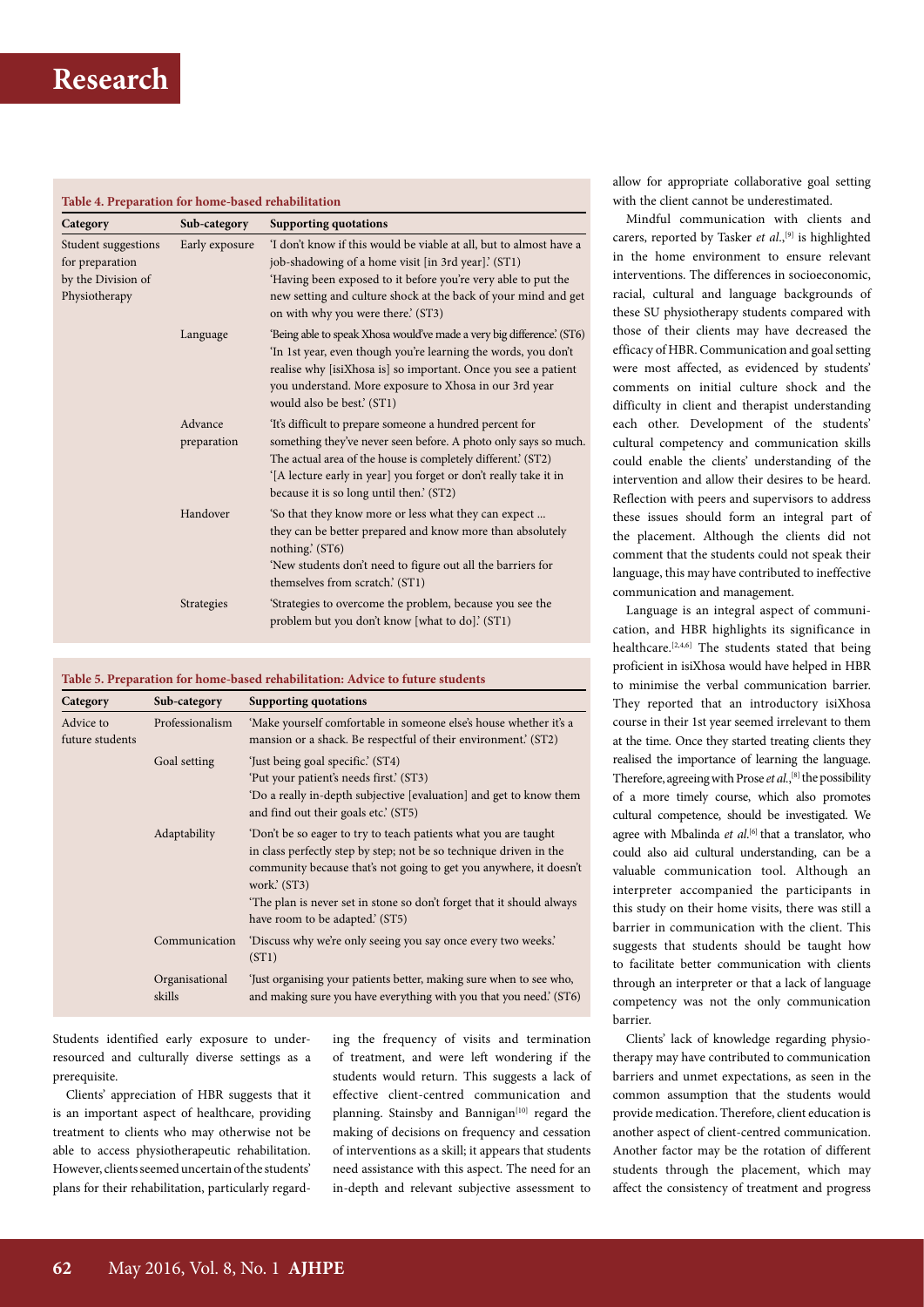#### **Table 6. Learning facilitated by home-based rehabilitation**

| Category                        | <b>Supporting quotations</b>                                                                                                                                                                                                                                                                                                                                                                                                                                                                                                                                                                                                                                                                                                                                                  |
|---------------------------------|-------------------------------------------------------------------------------------------------------------------------------------------------------------------------------------------------------------------------------------------------------------------------------------------------------------------------------------------------------------------------------------------------------------------------------------------------------------------------------------------------------------------------------------------------------------------------------------------------------------------------------------------------------------------------------------------------------------------------------------------------------------------------------|
| Authentic learning              | 'In class you don't think of those kinds of things – an uneven path or it's steep.' (ST1)<br>'Think bigger with your treatment.' (ST3)                                                                                                                                                                                                                                                                                                                                                                                                                                                                                                                                                                                                                                        |
| Social constructive<br>learning | 'They always talk about tools in our toolkit, things that we've learnt and things<br>that we can then apply to a patient, and that was sometimes a challenge. (ST1)<br>It's not outputs and techniques that we learn that would be good in the clinics. It<br>literally does not work in the community. Use your initiative and be creative. (ST3)<br>'Had to think out of the box a lot more. You learn to adapt - there were many life<br>skills that you develop.' (ST1)                                                                                                                                                                                                                                                                                                   |
| Collaborative<br>learning       | 'We helped each other a lot and discussed situations.' (ST1)<br>Your patients come up with the most interesting ways to do something. (ST6)                                                                                                                                                                                                                                                                                                                                                                                                                                                                                                                                                                                                                                   |
| Transformative<br>learning      | So you had to adapt to what the patient had. And it doesn't necessarily mean that your<br>treatment is then poorer, it just means we had to think out of the box a lot more.' (ST1)<br>'My biggest lesson from those weeks spent in the community - you must remember<br>where your patients are going once they leave you. It's made me treat my patients<br>more holistically in an acute setting because I know some of the areas they are going<br>back to and that it's not ideal, you have to aim your treatment that way. (ST3)<br>The patient passed away very unexpectedly, we knew the story, we knew she had<br>children; we had been in her home, so it's very different, like when you get into<br>someone's living space. We learnt so much out of that.' (ST1) |

towards goals. As noted in a studyon education in a community, collaboration with peers in the form of more comprehensive handover is necessary to build on what previous students achieved.<sup>[6]</sup>

Early exposure to the clinical environment as part of an integrated curriculum has been shown to increase student motivation and lead to deeper learning.[3,4] Students suggested that earlier exposure may assist in overcoming the initial 'culture shock'. Experience of under-resourced environments and seeing clients in their own contexts will also help to situate physiotherapy practice from the beginning of the students' clinical training.

Providing HBR is complex, requiring the integration of many different skills.<sup>[4,9,10]</sup> The students seemed to feel that they had adequate physiotherapy skills to conduct an intervention, but required greater adaptability in the HBR situation. A level of maturity is required to enable students to cope with the sometimes challenging real-life situations they experience. Therefore, HBR is better suited to the final year of study. However, facilitated exposure at the beginning of the clinical phase could be considered. In this study, students suggested that earlier exposure would assist in preparing them for the HBR context and help to minimise the reported culture shock. Collaborative learning from accompanying final-year students on home visits could be an option. Having a background of the clients' context may facilitate construction of more relevant knowledge at all the levels of care to which a student is exposed.

Students remarked on the differences between interventions in formal and informal settings. There is a paradigm shift in planning treatment from a purely physiotherapeutic approach to one that considers the client's context as paramount. This realisation of the need for a more holistic approach was also noted in other studies.[2,9] Grappling with these adjustments leads to constructive and even transformative learning, as the students begin to think beyond the application of learned techniques to solving a client's problem. Students reported using their experience of the realities clients face to influence interventions in other contexts.

Students were silent on the issues of social accountability and responsibility, as well as the need for change in healthcare service delivery and their potential involvement in these areas. Although they were not specifically questioned on these aspects, it was hoped that a realisation of the place of HBR in the context of healthcare would emerge. This omission could indicate that clinical training in this context should specifically address the notion of social accountability. Students expressed a need for assistance in strategies to cope with the physical barriers they experienced in these settings. However, support is needed to assist them to recognise and deal with issues beyond the normal individualised intervention. Adopting a more reflective practice

could, as part of this placement, facilitate transformative thinking, stimulating students to embrace the bigger picture and view their role as future agents of change.<sup>[2,3]</sup>

In summary, to ensure that students are able to gain full benefit from the exposure to HBR as a learning environment, they need effective and timely preparation just prior to entering the placement and continuous support to cope with the day-to-day challenges. Communication competence and specifically isiXhosa instruction are also needed. Facilitated early exposure to under-resourced communities should be considered. Effective preparation and support will assist the students to overcome the challenges of HBR and enhance the experience for clients.

This study cannot be generalised, as it focuses on the perspectives of a small sample in a specific setting.<sup>[14]</sup> The use of research assistants may have limited the depth of probing during interviews; therefore, some comments may not have been explored sufficiently. Translation can result in some meaning being lost during interpretation.

Further investigation into the client and student experience in other community settings is required to achieve more in-depth information on the learning possibilities imbedded in the HBR experience. The effects of earlier exposure to underserved areas should be investigated in future to assess how this affects students' learning and practice. Follow-up of SU graduates to explore whether their HBR experience prepared them effectively for community service should be considered and the findings compared with those in previous similar studies.[2,4]

### **Conclusion**

Exposure to real-life situations in underresourced settings in the form of HBR provides valuable situated and authentic learning opportunities for physiotherapy students. Clientcentredness, cultural competence, communication and adaptability are just some of the skills that students can develop and which will ultimately lead to enhanced client experiences. The HBR experience can be used to prepare graduates to address the needs of the populations they will serve during community service in SA.

**Acknowledgements.** This research has been supported by the President's Emergency Plan for AIDS Relief (PEPFAR) through Health Resources and Services Administration under the terms of T84HA21652, Stellenbosch University Rural Medical Education Partnership Initiative.